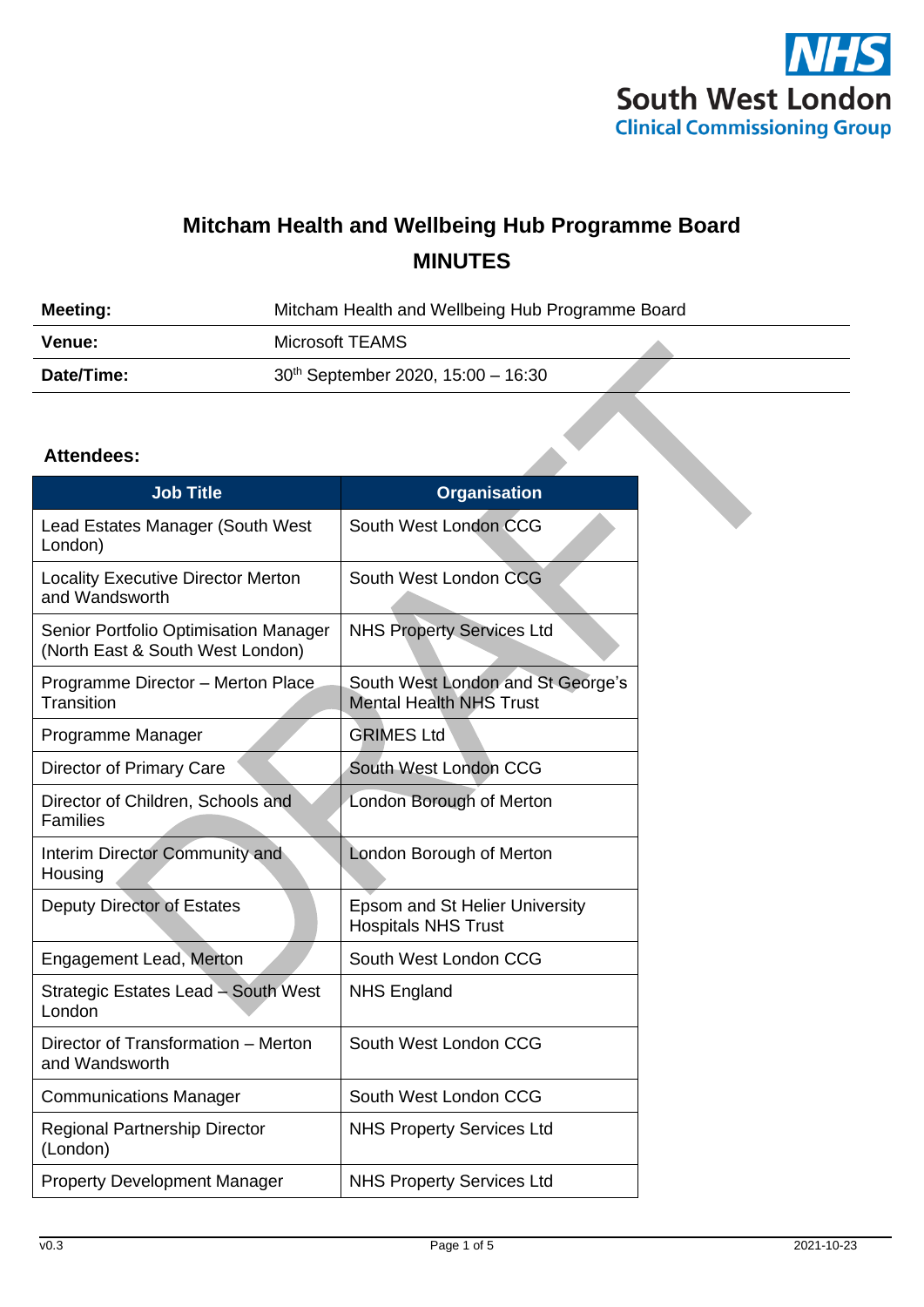

| <b>Job Title</b>                                                  | <b>Organisation</b>                                            |
|-------------------------------------------------------------------|----------------------------------------------------------------|
| <b>East Merton Primary Care</b><br>Representative/Clinical Lead   | East Merton Model of Health &<br>Wellbeing GP                  |
| <b>Senior Property Development</b><br>Manager                     | <b>NHS Property Services Ltd</b>                               |
| <b>CEO</b>                                                        | <b>Merton Connected</b>                                        |
| Deputy Director of Finance (Merton<br>and Wandsworth)             | South West London CCG                                          |
| Chair                                                             | Wilson Wellbeing Steering Group                                |
| Wilson Wellbeing Programme Lead                                   | <b>People Work Consulting</b>                                  |
| Associate                                                         | <b>GRIMES Ltd</b>                                              |
| Deputy Director of Operations<br>(Interim) -- South West Division | <b>Central London Community</b><br><b>Healthcare NHS Trust</b> |
| Anologiae:                                                        |                                                                |

### **Apologies:**

| <b>Job Title</b>                                              | <b>Organisation</b>                                                    |
|---------------------------------------------------------------|------------------------------------------------------------------------|
| Director of Estates                                           | <b>St George's University Hospitals</b><br><b>NHS Foundation Trust</b> |
| Deputy Director, Estates and Facilities                       | <b>St George's University Hospitals</b><br><b>NHS Foundation Trust</b> |
| Interim Director of Operations, South<br><b>West Division</b> | <b>Central London Community</b><br><b>Healthcare NHS Trust</b>         |
| Director of Public Health                                     | London Borough of Merton                                               |

| Agenda<br><b>Item</b> |                                                                                                                                                                                                                                                                                                                                                                                                                                                                                                                                   | <b>Action</b><br>Log<br>Ref. |
|-----------------------|-----------------------------------------------------------------------------------------------------------------------------------------------------------------------------------------------------------------------------------------------------------------------------------------------------------------------------------------------------------------------------------------------------------------------------------------------------------------------------------------------------------------------------------|------------------------------|
| 1.                    | <b>Welcome, Introductions and Declarations of Interest</b>                                                                                                                                                                                                                                                                                                                                                                                                                                                                        |                              |
|                       | The Lead Estates Manager for the CCG confirmed role as chair until a new<br>Chair and SRO is appointed, hopefully by the next meeting.<br>There were no declarations of interest.<br>$\bullet$                                                                                                                                                                                                                                                                                                                                    |                              |
| 2.                    | Draft Terms of Reference (for approval)                                                                                                                                                                                                                                                                                                                                                                                                                                                                                           |                              |
|                       | It was confirmed that the membership of the Programme Board and work<br>streams is not yet confirmed and further proposals are required.<br>It was agreed further work is required on the quoracy terms for the Board<br>$\bullet$<br>It was confirmed that the purpose of the Board was to oversee the production<br>$\bullet$<br>of an Outline Business Case and the communications associated with the<br>process.<br>It was noted that the TORs enable the Board to engage with a wide range of<br>$\bullet$<br>stakeholders. |                              |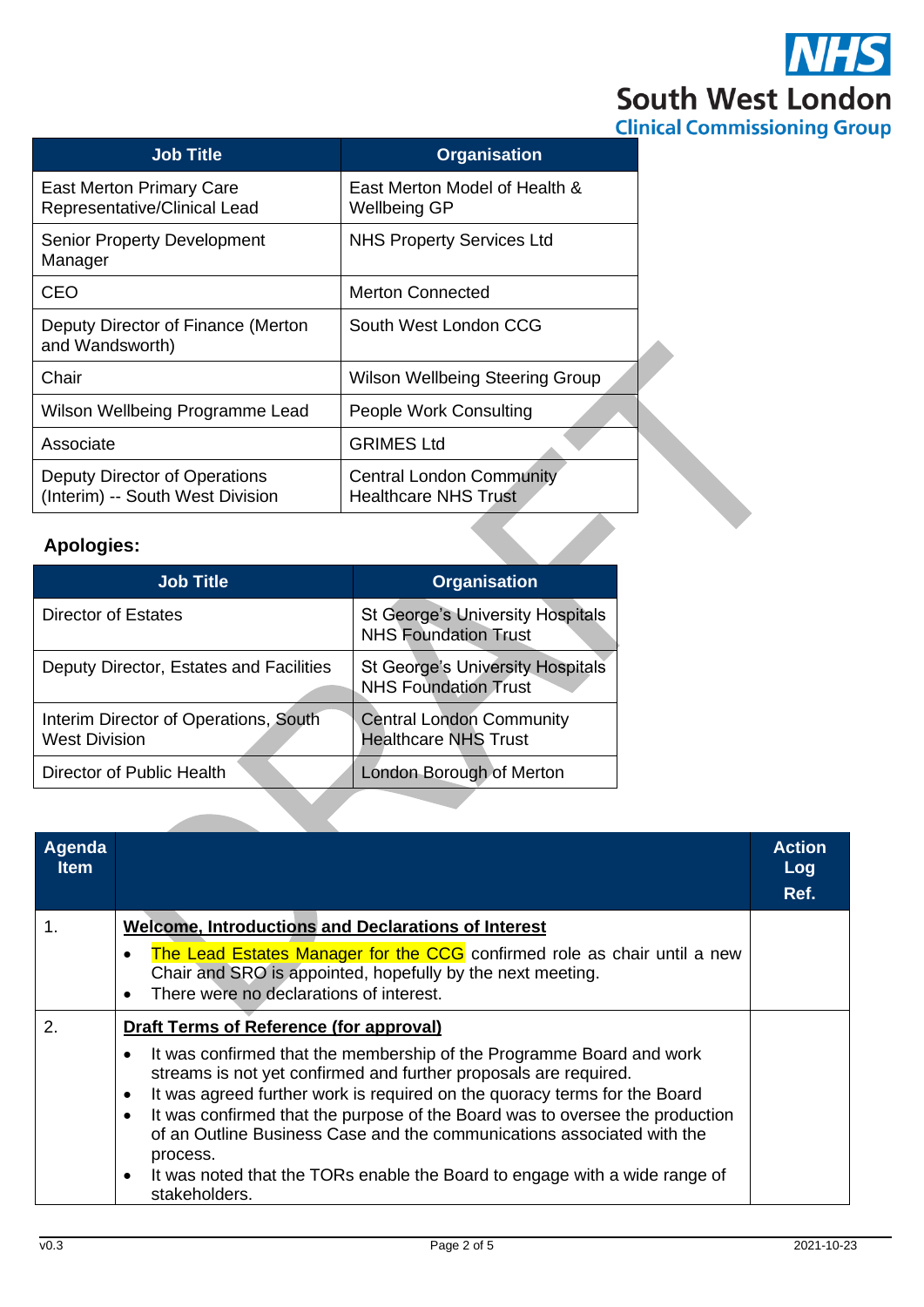# $\overline{\mathbf{S}}$ **South West London**<br>Clinical Commissioning Group

| Agenda<br><b>Item</b> |                                                                                                                                                                                                                                                                                                                                                                                                                                                   | <b>Action</b><br>Log<br>Ref. |
|-----------------------|---------------------------------------------------------------------------------------------------------------------------------------------------------------------------------------------------------------------------------------------------------------------------------------------------------------------------------------------------------------------------------------------------------------------------------------------------|------------------------------|
|                       | Merton Council confirmed support for the development of the OBC,<br>$\bullet$<br>It was agreed to ensure that pars. 1.13 and 1.14 and the governance diagram<br>$\bullet$<br>in Appendix 1 are aligned. It was confirmed that the Board would report into<br>the Merton Health and Care Together Board. The ToR document and<br>governance chart will be updated and recirculated to Board members for<br>virtual approval following the meeting. |                              |
|                       | <b>Action</b>                                                                                                                                                                                                                                                                                                                                                                                                                                     |                              |
|                       | Confirm governance arrangements for the Project and update governance<br>structure. Recirculate updated Terms of Reference to Board members via<br>email.                                                                                                                                                                                                                                                                                         | $Ac-01$                      |
| 3.                    | <b>Communications</b>                                                                                                                                                                                                                                                                                                                                                                                                                             |                              |
|                       | It was agreed that a communications and engagement plan should be<br>developed to ensure stakeholders understand the programme arrangements                                                                                                                                                                                                                                                                                                       |                              |
|                       | <b>Action</b>                                                                                                                                                                                                                                                                                                                                                                                                                                     |                              |
|                       | Communications representatives agreed to bring a first draft of the new<br>communications and engagement plan to the Board meeting in November.<br>Comms plan to explain the relationship between the Programme decision<br>making process and public engagement.                                                                                                                                                                                 | $Ac-02$                      |
|                       | <b>Action</b>                                                                                                                                                                                                                                                                                                                                                                                                                                     |                              |
|                       | Share timeline of options appraisal process with public, followed by timeline<br>for project implementation once preferred option is agreed. Also explain<br>reasoning of why options appraisal is required and that preferred site has not<br>been decided yet.                                                                                                                                                                                  | $Ac-03$                      |
| 4.                    | <b>Report to Merton Health and Care Together Board (for note)</b>                                                                                                                                                                                                                                                                                                                                                                                 |                              |
|                       | The report to the Merton Health and Care Together Board (MHCTB) on 6th<br>July was noted.<br>It was noted that approval of the report by MHCTB provided the Mitcham<br>Health and Wellbeing Hub Project Mandate.<br>The Programme Board will update MHCTB on progress as we move forwards.<br>$\bullet$                                                                                                                                           |                              |
| 5.                    | <b>Scoping of Options Appraisal Process (discussion &amp; approval)</b>                                                                                                                                                                                                                                                                                                                                                                           |                              |
|                       | The options appraisal document was discussed and approved.<br>٠<br>It was agreed that the arrangements for stakeholder participation in the<br>$\bullet$                                                                                                                                                                                                                                                                                          |                              |
|                       | appraisal require further development.                                                                                                                                                                                                                                                                                                                                                                                                            |                              |
|                       | confirmed that appraisal process, stakeholder<br>was<br>lt –<br>participation<br>$\bullet$<br>arrangements and detailed appraisal documentation will be submitted to the                                                                                                                                                                                                                                                                          |                              |
|                       | November Programme Board for approval.                                                                                                                                                                                                                                                                                                                                                                                                            |                              |
|                       | It was agreed that "Health on the High Street" and other major programmes to<br>٠<br>reduce inequalities will form part of the evaluation process in the options<br>appraisal. Guidance from the DH is that project teams should take reduction<br>of inequalities into account when planning capital investments.                                                                                                                                |                              |
|                       | The Board approved the Scoping of Options Appraisal Process<br>$\bullet$<br>document.                                                                                                                                                                                                                                                                                                                                                             |                              |
|                       | <b>Action</b>                                                                                                                                                                                                                                                                                                                                                                                                                                     |                              |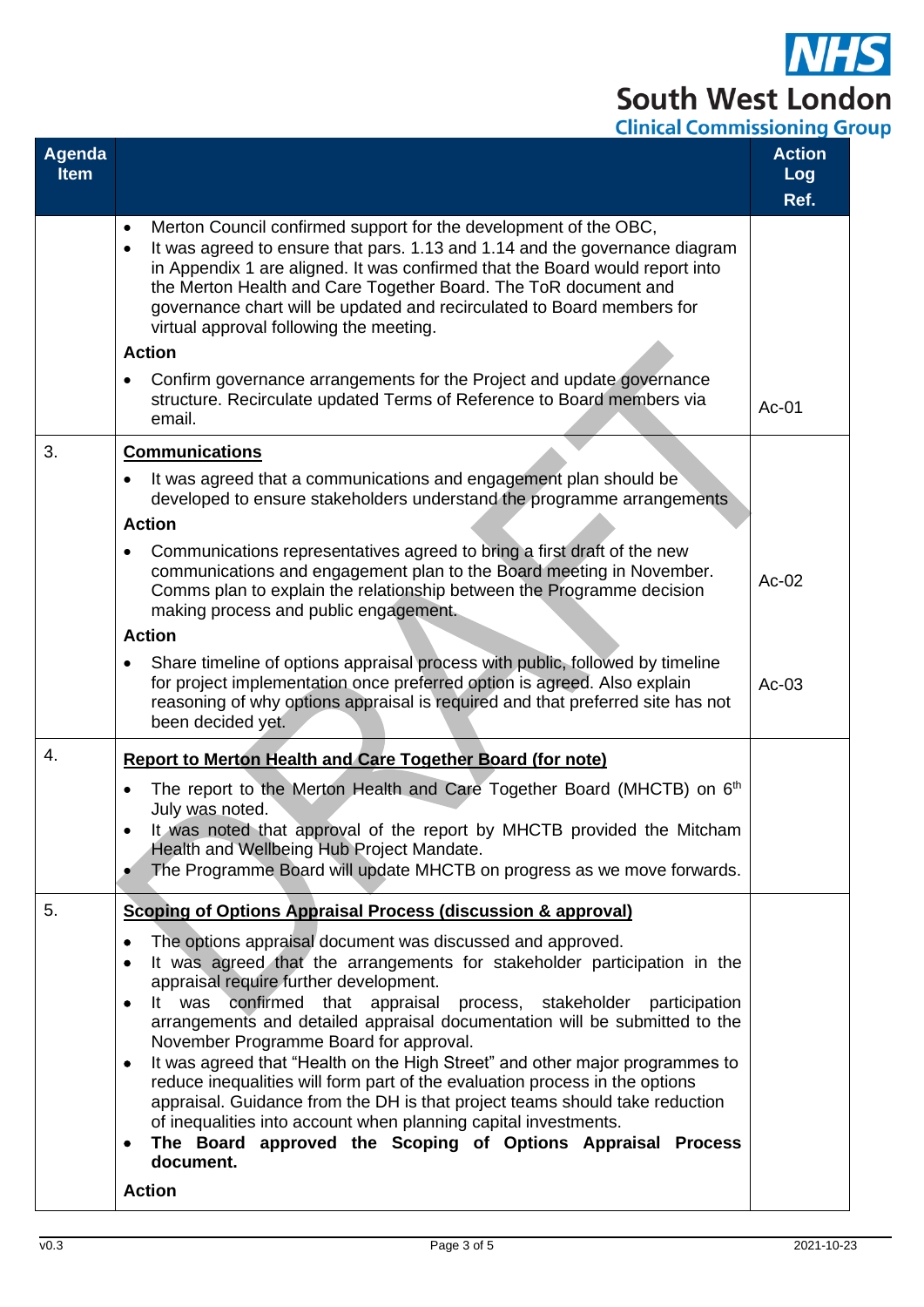## $\overline{\textbf{S}}$ **South West London Clinical Commissioning Group**

| Agenda<br><b>Item</b> |                                                                                                                                                                                                                                                                                                                                                | <b>Action</b><br>Log<br>Ref. |
|-----------------------|------------------------------------------------------------------------------------------------------------------------------------------------------------------------------------------------------------------------------------------------------------------------------------------------------------------------------------------------|------------------------------|
|                       | Set up stakeholder group for the project to enable options appraisal to take<br>place.                                                                                                                                                                                                                                                         | $Ac-04$                      |
| 6.                    | <b>Communications and Engagement Objectives for Options Appraisal</b><br><b>Process (discussion)</b>                                                                                                                                                                                                                                           |                              |
|                       | It was agreed that clear messaging is required to inform stakeholders why the<br>options appraisal is necessary.                                                                                                                                                                                                                               |                              |
|                       | <b>Action</b><br>It was agreed to develop a governance document for project communications<br>to ensure that controls are in place to manage key messages.                                                                                                                                                                                     | Ac-05                        |
| 7.                    | <b>Diary of Meetings</b>                                                                                                                                                                                                                                                                                                                       |                              |
|                       | The diary of meetings was noted. Timings to be confirmed                                                                                                                                                                                                                                                                                       |                              |
|                       | <b>Action</b>                                                                                                                                                                                                                                                                                                                                  |                              |
|                       | Meeting requests to be sent to Board members.                                                                                                                                                                                                                                                                                                  | $Ac-06$                      |
| 8.                    | <b>Any Other Business</b>                                                                                                                                                                                                                                                                                                                      |                              |
|                       | It was agreed that the <b>Programme Manager</b> will produce a Highlight Report<br>$\bullet$<br>with key information about project progress. The outputs of the working<br>groups and task and finish groups will be included in the Highlight Report. It<br>was agreed that the Agenda, Minutes and Highlight Report would be made<br>public. | $Ac-07$                      |
|                       | <b>Action</b>                                                                                                                                                                                                                                                                                                                                  |                              |
|                       | The Programme Manager said that the expectation is to bring the draft<br>Economic Case to the Board at the meeting in January.<br>NHSPS confirmed that they will arrange to meet Merton Council to discuss<br>٠                                                                                                                                |                              |
|                       | potential at each of the sites. However, those discussions will not impede the<br>options appraisal process for the project.                                                                                                                                                                                                                   |                              |

| <b>Action</b>                                                                                                                                                                                                                                                                                                                                                    | <b>Action Log Ref.</b> |
|------------------------------------------------------------------------------------------------------------------------------------------------------------------------------------------------------------------------------------------------------------------------------------------------------------------------------------------------------------------|------------------------|
| 1. Confirm governance arrangements for the Project and update governance<br>structure (inc. no delegated authority from Merton Council & no decision-making<br>powers by general public). Confirm list of key stakeholders. Recirculate updated<br>Terms of Reference to Board members via email.                                                                | Ac- $01$               |
| 2. Communications representatives to bring a first draft of the new communications<br>and engagement plan to the Board at the next meeting in November. Comms plan<br>to include statement that general public not involved in decision-making. Plan to<br>include linking with new "Health on the High Street" initiative which aims to reduce<br>inequalities. | Ac-02                  |
| 3. Share timeline of options appraisal process with public, followed by timeline for<br>project implementation once preferred option is agreed. Also explain reasoning of<br>why options appraisal is required and that preferred site has not been decided yet.                                                                                                 | Ac-03                  |